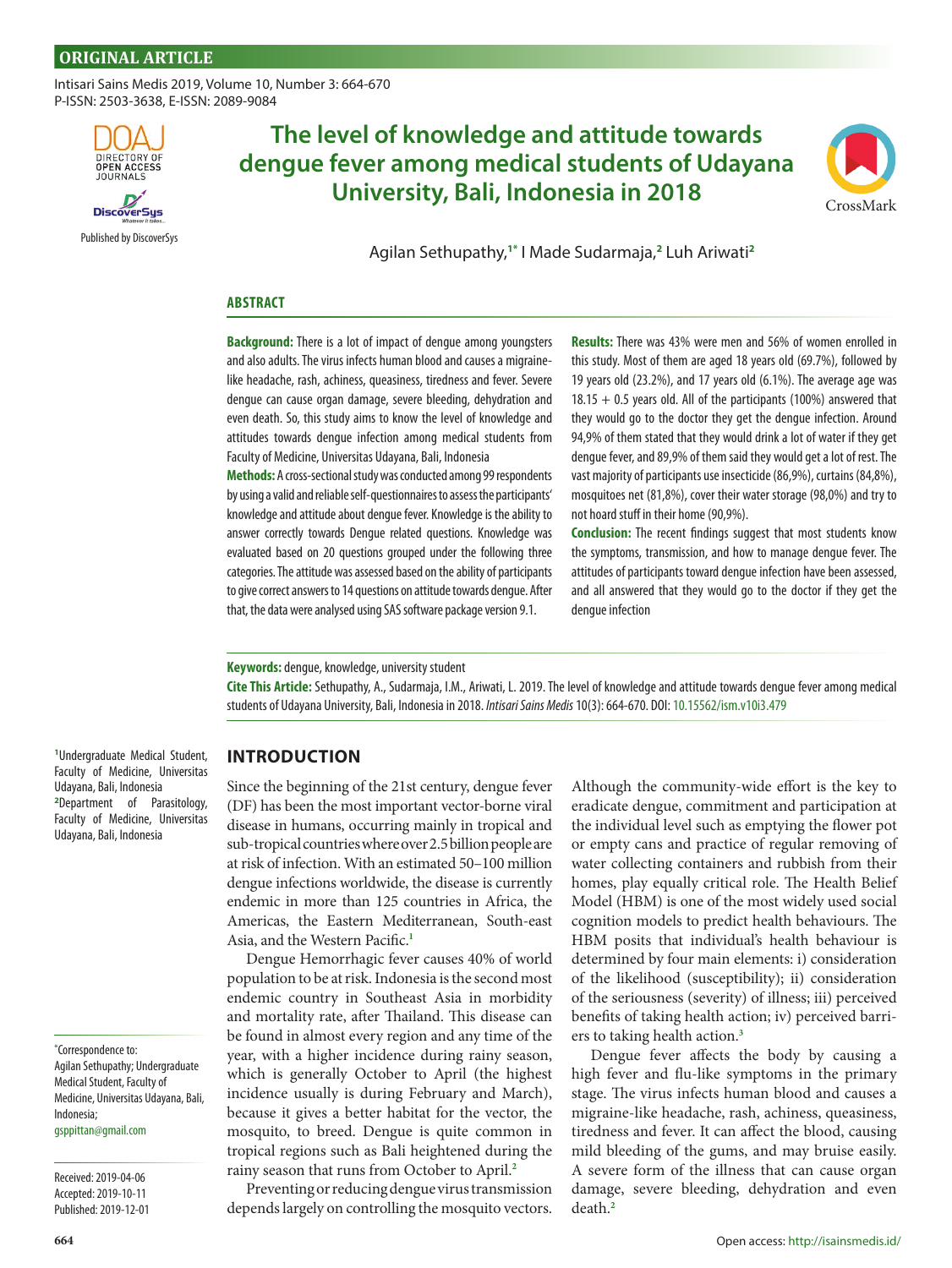Knowledge about dengue and its association with preventive behaviours have not been adequately elucidated. Findings have shown that increased understanding of dengue virus transmission was positively attributed to better dengue prevention practices. The importance of knowing DF is to make a prevention step before become severe and also be precaution on the cause of DF together avoid it.<sup>[2](#page-5-0)</sup> Regarding this statement, medical students should have sufficient education about Dengue in general. They should be the guiders for other youths who are out there to prevent and to create awareness about dengue and its preventive methods. Therefore, a survey was conducted among medical students from The Medical Faculty at Universitas Udayana to know their level of knowledge and attitude towards Dengue.

## **METHODS**

This research is based on a descriptive cross-sectional study where the subjects in the study were medical students at Udayana University. The sample size is based on the number of medical students who volunteered to take part in the survey. The questionnaires were distributed among semester I medical students. The estimated population was calculated to be 100.

The study was conducted using self-administered questionnaires. The questionnaire was divided into 2 parts. Part A was on Basic details of the participant, and Part B is the knowledge and attitude test towards DF. Knowledge is the ability to answer correctly towards Dengue related questions. Knowledge was assessed based on 20 questions grouped under the following three categories: i) Knowledge of the symptoms of dengue; ii) Knowledge of dengue transmission; iii) Knowledge of dengue management. The attitude was assessed based on the ability of participants to give correct answers to 14 questions on attitude towards dengue. After that, the data were analysed using SAS software package version 9.1.

## **RESULTS**

A total of 99 respondents voluntarily joined the study. They consist of 43% men and 56% women. Most of them aged 18 years old (69.7%), followed by 19 years old (23.2%), and 17 years old (6.1%). There was 1 participant who was aged 17 years old. The age average was  $18.15 + 0.5$  years old. All the participants filled the questionnaires and understood all questions.

Overall knowledge of the participant was good, with more than half of them answered the right answer for the questions [\(Table 1](#page-2-0)). Nevertheless,

in some questions, participants got confused and chose either the wrong answer or admitted they did not know about that statement. For instance, in the question ―*Is retro-orbital pain one of the dengue fever's symptoms?"* around 53.5% of them answer they do not know about that, and only 32.3% answered it correctly. In the question ―*Does dengue can spread with transfusion?"* there were 33.3% of participant who answered wrongly by choosing ―yes. The other two questions which confuse the participants were *"When will dengue vectors bite their victims?"* where majority of participant answered it wrongly and *"Is aspirin consumption necessary for dengue infection?*. Where there was 32.3% participant who answered incorrectly [\(Table 1](#page-2-0)).

All the participants answered that they would go to the doctor they get the dengue infection. Around 94.9% of them stated that they would drink a lot of water if they get dengue fever, and 89.9% of them said they would get a lot of rest. These answers were appropriate acts as a self-handle of dengue fever [\(Table 2](#page-3-0)). Majority of them shows good attitudes to prevent dengue infection by more than half of them chose the correct action to prevent dengue infection. The vast majority of participants use insecticide (86.9%), curtains (84.8%), mosquitoes net (81.8%), cover their water storage (98.0%) and try to not hoard stuff in their home (90.9%) in order to avoid mosquitoes, contact that can higher the risk of getting dengue infection ([Table 2](#page-3-0)).

#### **DISCUSSION**

In this study, the author found that overall knowledge and attitudes of medical students towards dengue fever were good. This result similar to a study by Nasir in Malaysia where they found most of the respondents had good knowledge (63.2%) and good attitudes (79.9%).**[4](#page-6-0)** Another similar study by Bota found that 94.6% of participants reported that they had heard about dengue, and 58.6% of participants reported "Aedes mosquito" as a vector of dengue virus. The Aedes mosquito is - a small dark mosquito having white stripes on its legl was reported by 54.8% students. The Aedes mosquito breeds in "Stagnant clean water" was reported by 47.6% students and usually bit at "Dusk" by 44.7% and at "Dawn" by 51%. Regarding symptoms of dengue fever, "Prolonged high fever" was reported by 52.6%, "Muscular pain" by 39.6% (p-value 0.009), "Bleeding'' by 41.3% (p-value = 0.001) and "Headache, nausea and vomiting" by 44.7% (p-value = 0.001).**[5](#page-6-0)**

Research on first-year medical students by Mirza found that 33(25%) respondents knew that there are four types of Dengue Fever, 44% correctly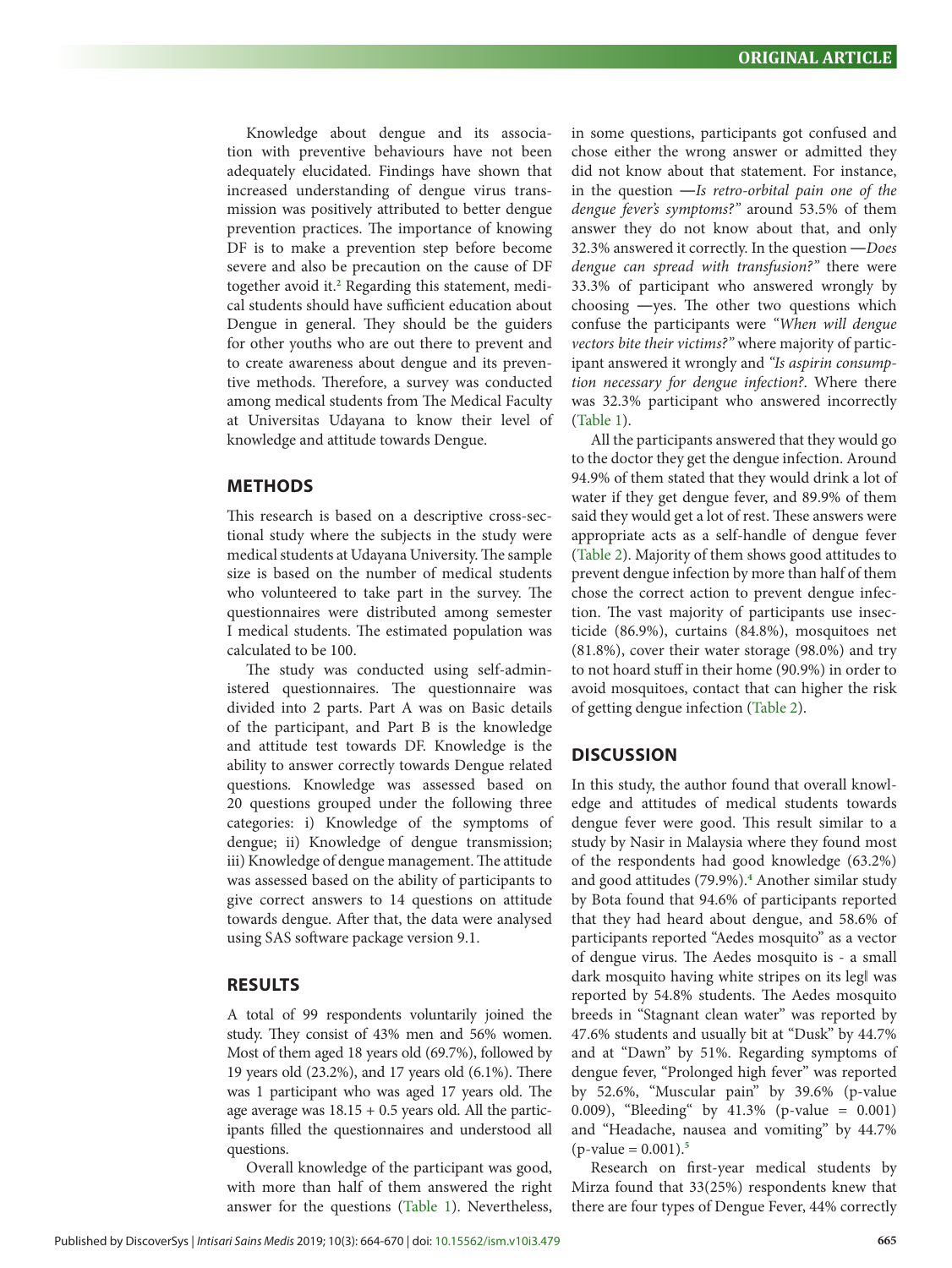| No.          | Question                                                           | <b>Answer</b>  | <b>Frequency</b><br>(n, %) |
|--------------|--------------------------------------------------------------------|----------------|----------------------------|
| $\mathbf{1}$ | Is fever one of the dengue fever's symptoms?                       | Yes*           | 95 (96.0)                  |
|              |                                                                    | N <sub>o</sub> | 2(2.0)                     |
|              |                                                                    | Don't Know     | 2(2.0)                     |
| 2            | Is headache one of the dengue fever's symptoms?                    | Yes*           | 79 (79.8)                  |
|              |                                                                    | No             | 5(5.1)                     |
|              |                                                                    | Don't Know     | 15(15.2)                   |
| 3            | Is arthralgia one of the dengue fever's symptoms?                  | Yes*           | 53 (53.5)                  |
|              |                                                                    | N <sub>o</sub> | 17(17.2)                   |
|              |                                                                    | Don't Know     | 29 (29.3)                  |
| 4            | Is myalgia one of the dengue fever's symptoms?                     | Yes*           | 59 (59.6)                  |
|              |                                                                    | N <sub>0</sub> | 9(9.1)                     |
|              |                                                                    | Don't Know     | 31(31.3)                   |
| 5            | Is retro-orbital pain one of the dengue fever's symptoms?          | $Yes*$         | 32(32.3)                   |
|              |                                                                    | No             | 14(14.1)                   |
|              |                                                                    | Don't Know     | 53(53.5)                   |
| 6            | Does fly spread dengue virus to a human?                           | Yes*           | 5(5.1)                     |
|              |                                                                    | No             | 86 (86.9)                  |
|              |                                                                    | Don't Know     | 8(8.1)                     |
| 7            | Do all types of mosquitoes spread dengue virus?                    | Yes*           | 4(4.0)                     |
|              |                                                                    | N <sub>o</sub> | 94 (95.0)                  |
|              |                                                                    | Don't Know     | 1(1.0)                     |
| 8            | Does aedes mosquito spread dengue virus?                           | $Yes*$         | 81 (81.8)                  |
|              |                                                                    | N <sub>o</sub> | 18(18.2)                   |
|              |                                                                    | Don't Know     | 0(0.0)                     |
| 9            | Can dengue virus spread by transfusion?                            | Yes*           | 33(33.3)                   |
|              |                                                                    | N <sub>o</sub> | 43 (43.4)                  |
|              |                                                                    | Don't Know     | 23(23.2)                   |
| 10           | Can dengue virus spread from human to human?                       | Yes*           | 14(14.1)                   |
|              |                                                                    | No             | 77 (77.8)                  |
|              |                                                                    | Don't Know     | 8(8.1)                     |
| 11           | Can dengue virus spread by needle injection?                       | Yes*           | 22(22.2)                   |
|              |                                                                    | No             | 53 (53.5)                  |
|              |                                                                    | Don't Know     | 24 (24.2)                  |
| 12           | When will dengue vectors bite their victims?                       | Yes*           | 39(39.4)                   |
|              |                                                                    | No             | 38 (38.4)                  |
|              |                                                                    | Don't Know     | 22(22.2)                   |
| 13           | Do some window sheets and mosquito net prevent the spread?         | Yes*           | 86 (86.9)                  |
|              |                                                                    | No             | 3(3.0)                     |
|              |                                                                    | Don't Know     | 10(10.1)                   |
| 14           | Can closed water storage container decrease mosquito reproduction? | Yes*           | 95 (96.0)                  |
|              |                                                                    | No             | 2(2.0)                     |
|              |                                                                    | Don't Know     | 2(2.0)                     |

<span id="page-2-0"></span>

| Table 1 | The answers of participants regarding knowledge on dengue fever |  |  |  |  |
|---------|-----------------------------------------------------------------|--|--|--|--|
|---------|-----------------------------------------------------------------|--|--|--|--|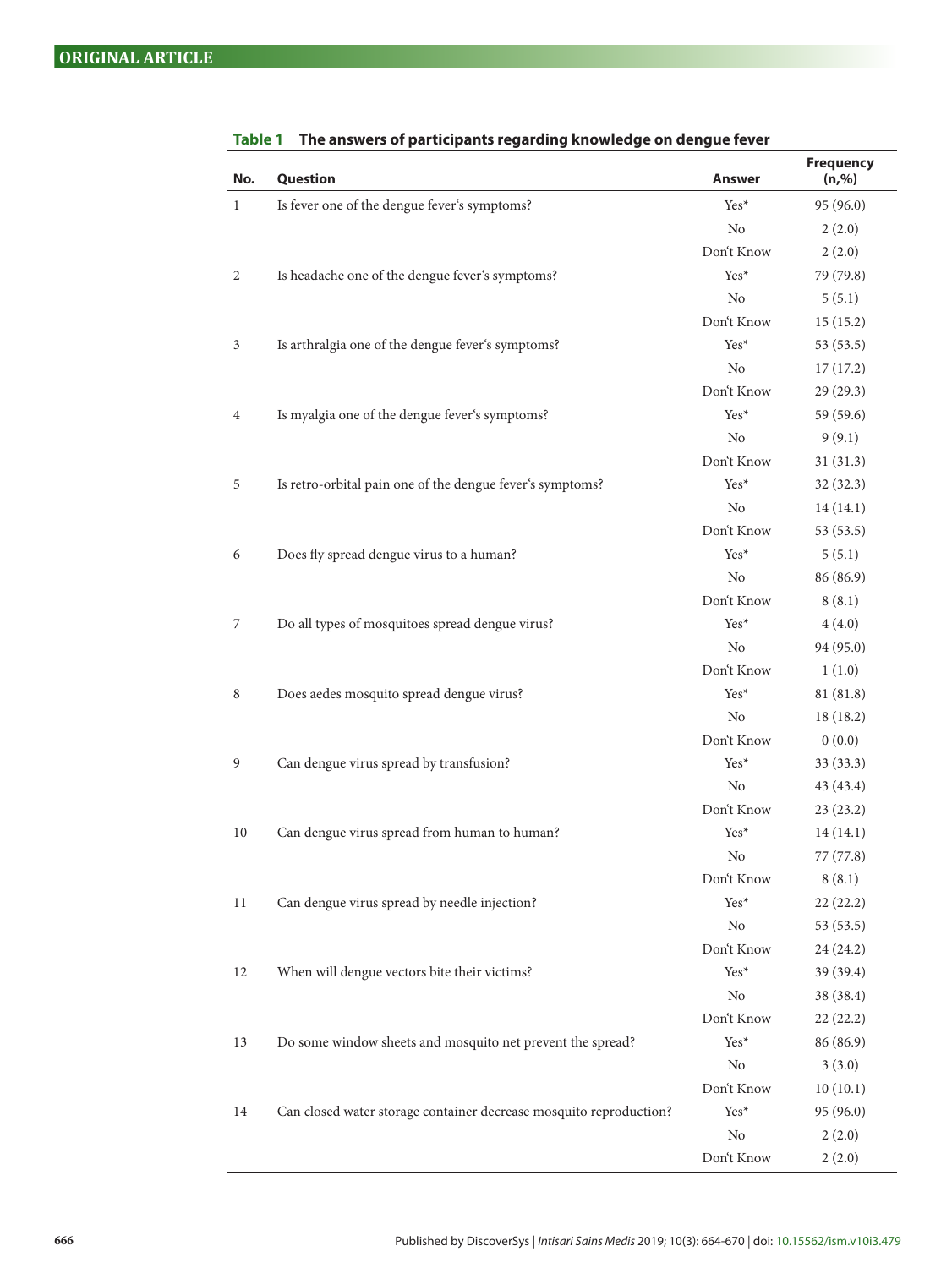| No. | Question                                                  | <b>Answer</b>  | <b>Frequency</b><br>(n, %) |
|-----|-----------------------------------------------------------|----------------|----------------------------|
| 15  | Can mosquito repellent tools decrease their reproduction? | Yes*           | 76 (76.8)                  |
|     |                                                           | N <sub>o</sub> | 18 (18.2)                  |
|     |                                                           | Don't Know     | 5(5.1)                     |
| 16  | Can tree cutting decrease mosquito reproduction?          | $Yes*$         | 71 (71.7)                  |
|     |                                                           | No             | 12(12.1)                   |
|     |                                                           | Don't Know     | 16(16.2)                   |
| 17  | Is aspirin consumption necessary for dengue infection?    | $Yes*$         | 32(32.3)                   |
|     |                                                           | No             | 36 (36.4)                  |
|     |                                                           | Don't Know     | 31(31.3)                   |
| 18  | Can dengue infection be treated?                          | Yes*           | 91 (91.9)                  |
|     |                                                           | No             | 2(2.0)                     |
|     |                                                           | Don't Know     | 6(6.1)                     |
| 19  | Do you think dengue fever is a severe disease?            | Very Agree     | 30(30.3)                   |
|     |                                                           | Agree          | 57 (57.6)                  |
|     |                                                           | Less Agree     | 11(11.1)                   |
|     |                                                           | Not Agree      | 0(0.0)                     |
|     |                                                           | Not Sure       | 1(1.0)                     |
| 20  | Do you have a risk to get dengue infection?               | Very Agree     | 35 (35.4)                  |
|     |                                                           | Agree          | 37 (37.4)                  |
|     |                                                           | Less Agree     | 21(21.2)                   |
|     |                                                           | Not Agree      | 2(2.0)                     |
|     |                                                           | Not Sure       | 4(4.0)                     |
| 21  | Do you think you can avoid dengue infection?              | Very Agree     | 40(40.4)                   |
|     |                                                           | Agree          | 38 (38.4)                  |
|     |                                                           | Less Agree     | 9(9.1)                     |
|     |                                                           | Not Agree      | 11(11.1)                   |
|     |                                                           | Not Sure       | 1(1.0)                     |

#### <span id="page-3-0"></span>**Table 1** *Continued*

# **Table 2 The answers of respondents regarding attitude on dengue fever**

| No.            | Question                                                   | <b>Answer</b>  | Frequency (n,%) |
|----------------|------------------------------------------------------------|----------------|-----------------|
| 1              | Will you get a lot of rest if you get dengue infection?    | $Yes*$         | 89 (89,9)       |
|                |                                                            | N <sub>0</sub> | 4(4,0)          |
|                |                                                            | Don't Know     | 6(6,1)          |
| 2              | Will you drink a lot of water if you get dengue infection? | Yes*           | 94 (94,9)       |
|                |                                                            | N <sub>0</sub> | 0(0.0)          |
|                |                                                            | Don't Know     | 5(5.1)          |
| 3              | Will you go to the doctor if you get dengue infection?     | $Yes*$         | 99(100.0)       |
|                |                                                            | N <sub>0</sub> | 0(0.0)          |
|                |                                                            | Don't Know     | 0(0.0)          |
| $\overline{4}$ | Do you use an insecticide to reduce mosquitoes?            | Yes            | 86 (86.9)       |
|                |                                                            | N <sub>o</sub> | 13(13.1)        |
| 5              | Do you use professional midges to reduce mosquitoes?       | Yes            | 76 (76.8)       |
|                |                                                            | No             | 23(23.2)        |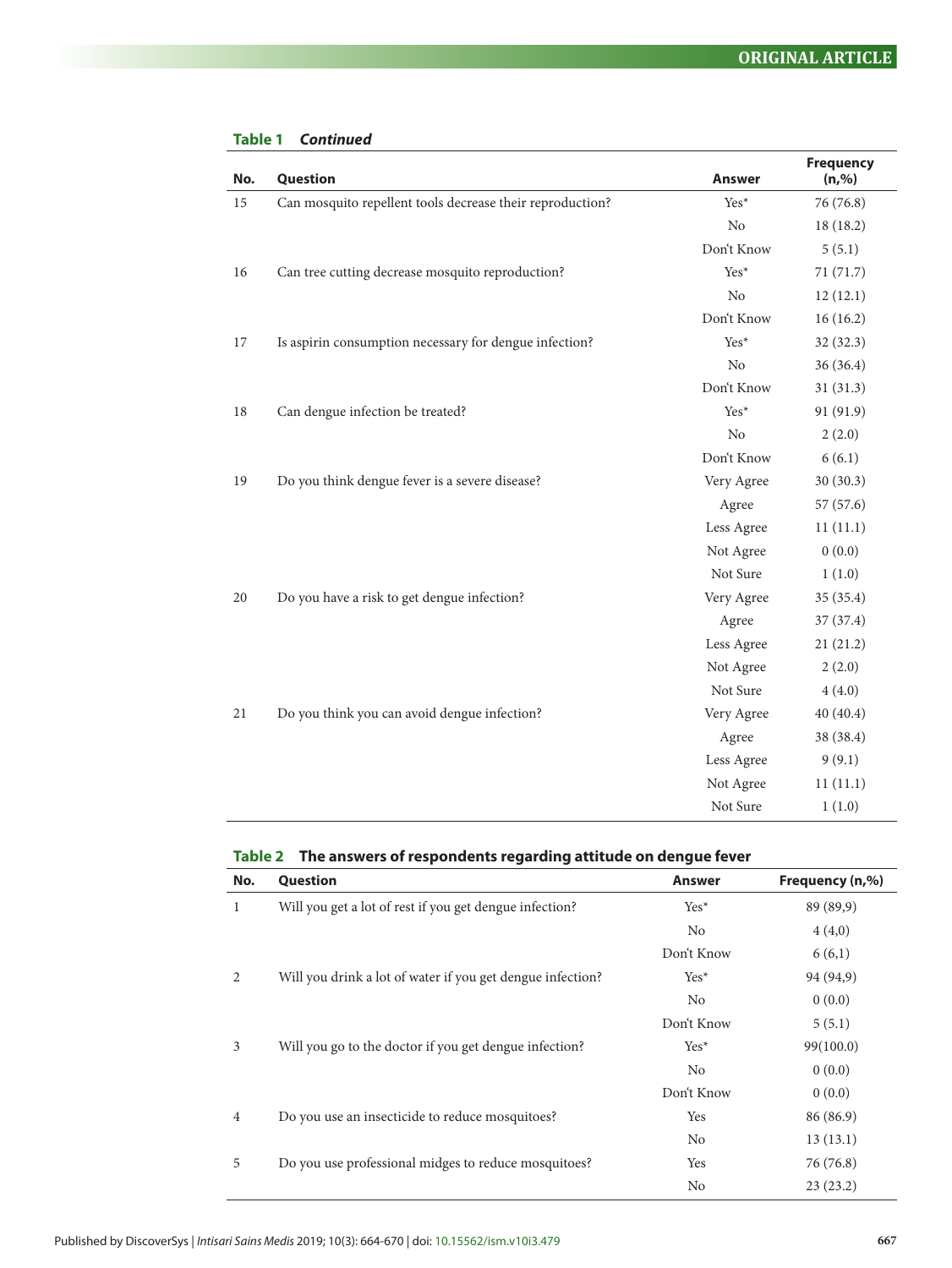| No. | Question                                                 | <b>Answer</b>        | Frequency (n,%) |
|-----|----------------------------------------------------------|----------------------|-----------------|
| 6   | Do you use a curtain to reduce mosquitoes?               | Yes                  | 84 (84.8)       |
|     |                                                          | No                   | 15(15.2)        |
| 7   | Do you use a fan to reduce mosquitoes?                   | Yes                  | 52(52,5)        |
|     |                                                          | N <sub>o</sub>       | 47(47.5)        |
| 8   | Do you use a mosquito net to reduce mosquitoes?          | Yes                  | 81 (81.8)       |
|     |                                                          | N <sub>o</sub>       | 18(18.2)        |
| 9   | Do you cut the bushes in your garden to reduce mosquito? | Yes                  | 51(51.5)        |
|     |                                                          | N <sub>o</sub>       | 48(48.5)        |
| 10  | Do you use fish to reduce mosquitoes?                    | Yes                  | 68 (68.7)       |
|     |                                                          | N <sub>o</sub>       | 31(31.3)        |
| 11  | Do you use burned mosquito's repellent?                  | Yes                  | 75(75.8)        |
|     |                                                          | No                   | 24(24.2)        |
| 12  | Do you not hoarding to reduce mosquitoes?                | Yes                  | 90 (90,9)       |
|     |                                                          | N <sub>o</sub>       | 9(9.1)          |
| 13  | Do you use a cover in your water reservoir storage?      | Yes                  | 97 (98,0)       |
|     |                                                          | N <sub>o</sub>       | 2(2.0)          |
| 14  | How often you clean your water reservoir and trench?     | Always               | 57(57.6)        |
|     |                                                          | As often as possible | 32(32.3)        |
|     |                                                          | Sometimes            | 9(9.1)          |
|     |                                                          | Never                | 1(1.0)          |

**Table 2** *Continued*

named the causative agent as flavivirus and 65% of students were aware that the incubation period of Dengue Fever is 4-7 days. Among the respondents, 87% knew that the vector of this disease is female mosquitoes, though only 39% of students rightly named the species like *Aedes aegypti*. Around 90% students correctly answered high fever, severe headache, pain behind eyes, muscle and joint pains and rash as a symptom of dengue infection.**[6](#page-6-0)**

Regarding the attitudes, a study by Amanah in Malaysia shows that the vast majority of medical students had good attitudes regarding dengue infection. They agreed to seek professional treatment if they get the infection and also agreed with the necessity of elimination larvae breeding with some efforts such as fogging, covering water storage, using water repellent and also applying mosquitos net and curtains (95.2%-99.6%).**[7](#page-6-0)**

In the aspect of knowledge, it is noteworthy to see that there were still a mistake and lack of knowledge about retro-orbital pain as one of the dengue fever symptoms. The study by Cherng stated that ocular pain is described in 8 out of 29 papers as presenting dengue fever symptoms. Pain mostly located in retrobulbar and sometimes diffused. The patients with retrobulbar pain consisted of those who presented with subconjunctival haemorrhage and retinopathy sparing the macula, stellar neuroretinitis, and retinal haemorrhages.**[8](#page-6-0)** The causes of haemorrhage could be thrombocytopenia with coagulation defects, capillary fragility, consumptive coagulopathy, and platelet dysfunction. Generally, there is complete resolution of ocular changes in dengue fever.**[9](#page-6-0)**

The other issues that still become a pitfall in dengue fever knowledge were about its vector and how it spreads. Dengue is one of the arboviruses which mean it needs an insect for some phase of their cycles to eventually infect the human host. *Aedes aegypti* is a necessary vector for dengue virus. Besides dengue virus, it also plays a role in spreading the virus that is contributed to yellow fever, chikungunya and Zika virus. A study that analyses the characteristics of *Aedes aegypti* found that most of the mosquitos more often can be found indoors compare to outdoor  $(p<0,001)$ . The peak of mosquito existences is on the evening and night which is around 4:30 pm -7:30 pm for outdoor mosquitos, whereas it will be on 6:30 pm-7:30 pm for indoor mosquitos. The highest prevalence of *Aedes aegypti* will be on March and April.**[10](#page-6-0)**

In a recent discussion, some of the publications stated their concern about the possibility of dengue virus could be transferred by blood transfusion. Transfusion transmitted-DENV (TT-DENV) has been reported in Singapore, Hong Kong, Puerto Rico, and Brazil. However, no other countries reported the incidence nor have taken a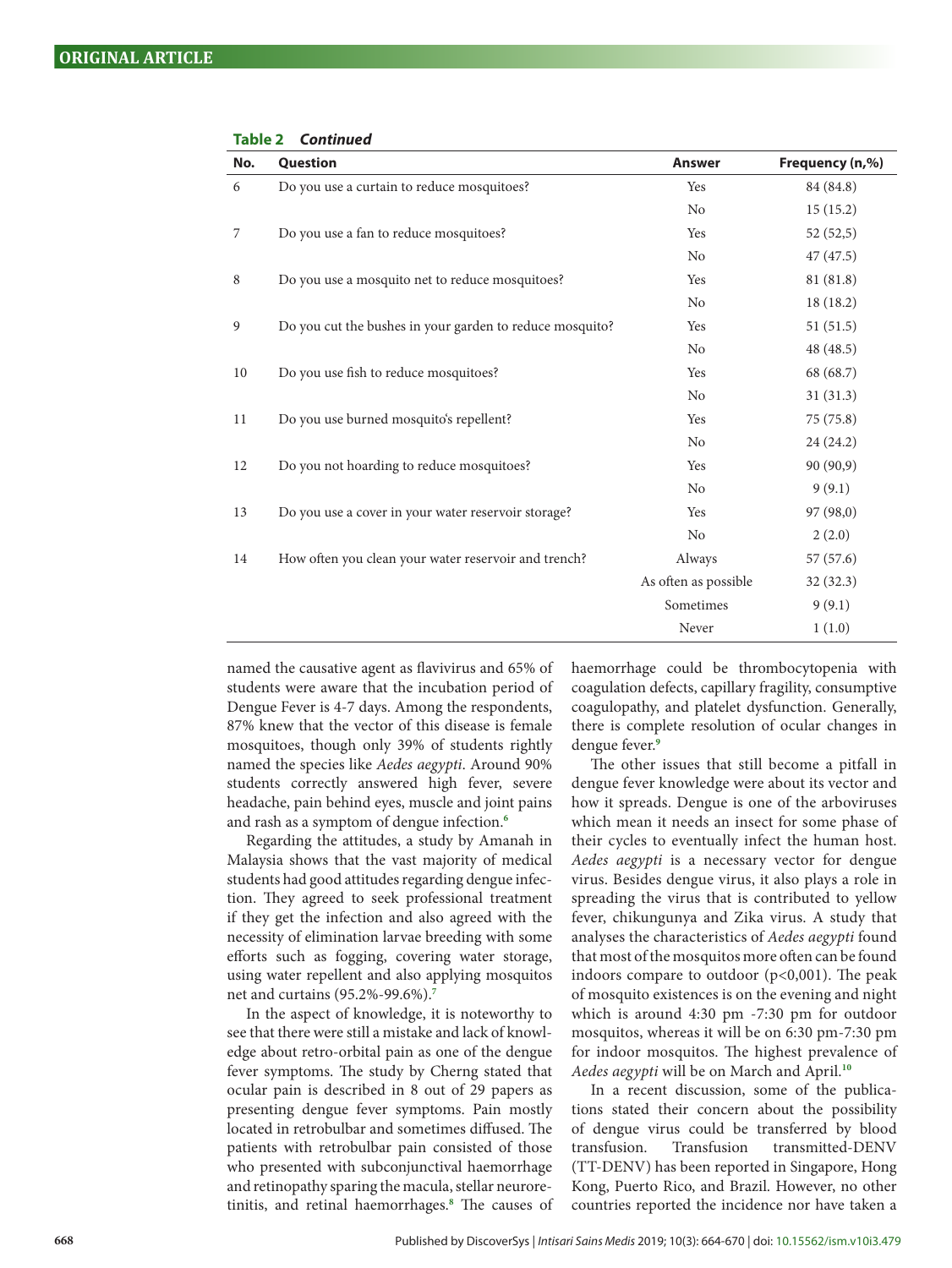<span id="page-5-0"></span>further study to analyse whether the infection is caused purely by the transfusion or not. A survey conducted by Rooks showed that none of the blood samples collected during local dengue outbreaks were positive for DENV RNA despite a subset being collected from ―higher-risk‖ areas.**[11](#page-6-0)** It is known that dengue as an arbovirus need its vector, which in this case is *Aedes aegypti* to incubate and replicate for about a couple days until they can bite and infect the person.**[11,12](#page-6-0)** Female mosquitoes get infected by biting infected humans during their viremic phase; after 7 to 14 d of incubation, the mosquito is able to transmit the virus via blood-feeding. Besides mosquito biting, DENV may be accidentally acquired after vertical transmission, especially in near-term pregnant women through the placenta. Although this fact is still in the debate, we still have to put a precaution in the blood with high load of dengue viral (from 10<sup>4</sup> to 108 copies/mL) and variant DEN V with higher risk of transmission through blood.**[13](#page-6-0)**

Some students are still confused whether they should use Aspirin or not manage dengue fever. A lot of treatment and management guidelines for dengue fever do not include the use of *Nonsteroidal Anti Inflammatory Drugs* (NSAIDs) and focus on fluid therapy for dengue fever management. On the contrary, they even stated that the use of NSAIDs such as aspirin is forbidden in the case of dengue infection. The reason is that NSAIDs can alter platelets aggregation, therefore higher the risk of bleeding in dengue fever and dengue hemorrhagic fever. Moreover, the reason for the students not to know much about aspirin is because Aspirin uses to be banned for those under 16-year-olds. The UK Medicines Control Agency has recommended that children under 16 should not be given aspirin, because of its links with Reye's syndrome, the rare but potentially fatal disorder found almost exclusively in children and adolescents.**[14](#page-6-0)**

To date, paracetamol is being used as the pain killer. Aspirin, ibuprofen and paracetamol are all effective painkillers. Paracetamol is typically used for mild or moderate pain. It may be better than aspirin for headaches, toothache, sprains, stomach ache, and nerve pain like sciatica, but there is no any side effect. A study conducted by Wijewickrama proved that among 919 dengue fever patients, 36.7% of NSAIDs user-developed bleeding while only 28% of non NSAIDs user-developed bleeding (p<0,005). They also found liver enzyme derangement in Dengue patients who consumed NSAIDs with 25% of them had ALT>300µ/L whereas it only happened in 14.8% non NSAIDs consumers (p<0,005).**[15](#page-6-0)**

# **CONCLUSION**

Based on the findings in this study, we can conclude that a total of 99 respondents voluntarily join the study. Around 70.4% of students knew the symptoms of dengue fever, 72.3% understood the transmission of dengue and 71.3% knew how to manage dengue. The attitudes of participants toward dengue infection have been assessed and all answered that they will go to the doctor they get the dengue infection. Around 94.9% of them stated that they will drink a lot of water if they get dengue fever, and 89.9% of them stated they will get a lot of rest. These answers were appropriate acts as a self-handle of dengue fever. Majority of them shows good attitudes to prevent dengue infection by more than half of them choose the correct action to prevent dengue infection. The vast majority of participants use insecticide (86,9%), curtains (84,8%), mosquitoes net (81,8%), cover their water storage (98,0%) and try to not hoard stuff in their home (90,9%) in order to avoid mosquitoes, contact that can increase the risk of getting dengue infection.

# **ETHICS CONSIDERATION**

Ethics approval has been obtained from the Ethics Committee, Faculty of Medicine, Universitas Udayana, Bali, Indonesia prior to the study being conducted.

## **CONFLICT OF INTEREST**

There is no competing interest regarding the manuscript.

## **FUNDING**

The authors are responsible for the funding of study without the involvement of grant, scholarship, or any other resources of funding.

## **AUTHOR CONTRIBUTION.**

All of the authors are equally contributed to this study from the conceptual framework until reporting the results of study.

#### **REFERENCES**

- 1. Bhatt S, Gething PW, Brady OJ, Messina JP, Farlow AW, Moyes CL et.al. The global distribution and burden of dengue. Nature. 2013; 496(7446):504–7.
- 2. Shepard DS, Undurraga EA, Halasa YA, Stanaway JD. The global economic burden of dengue: a systematic analysis. Lancet Infect Dis. 2016;16(8):935–41.
- 3. Rahim AR, Ibrahim F, Taib MN. System identification on nonlinear autoregressive models in monitoring dengue infection. Int J Smart Sensing Intelligent Systems. 2010;3(4):783–805